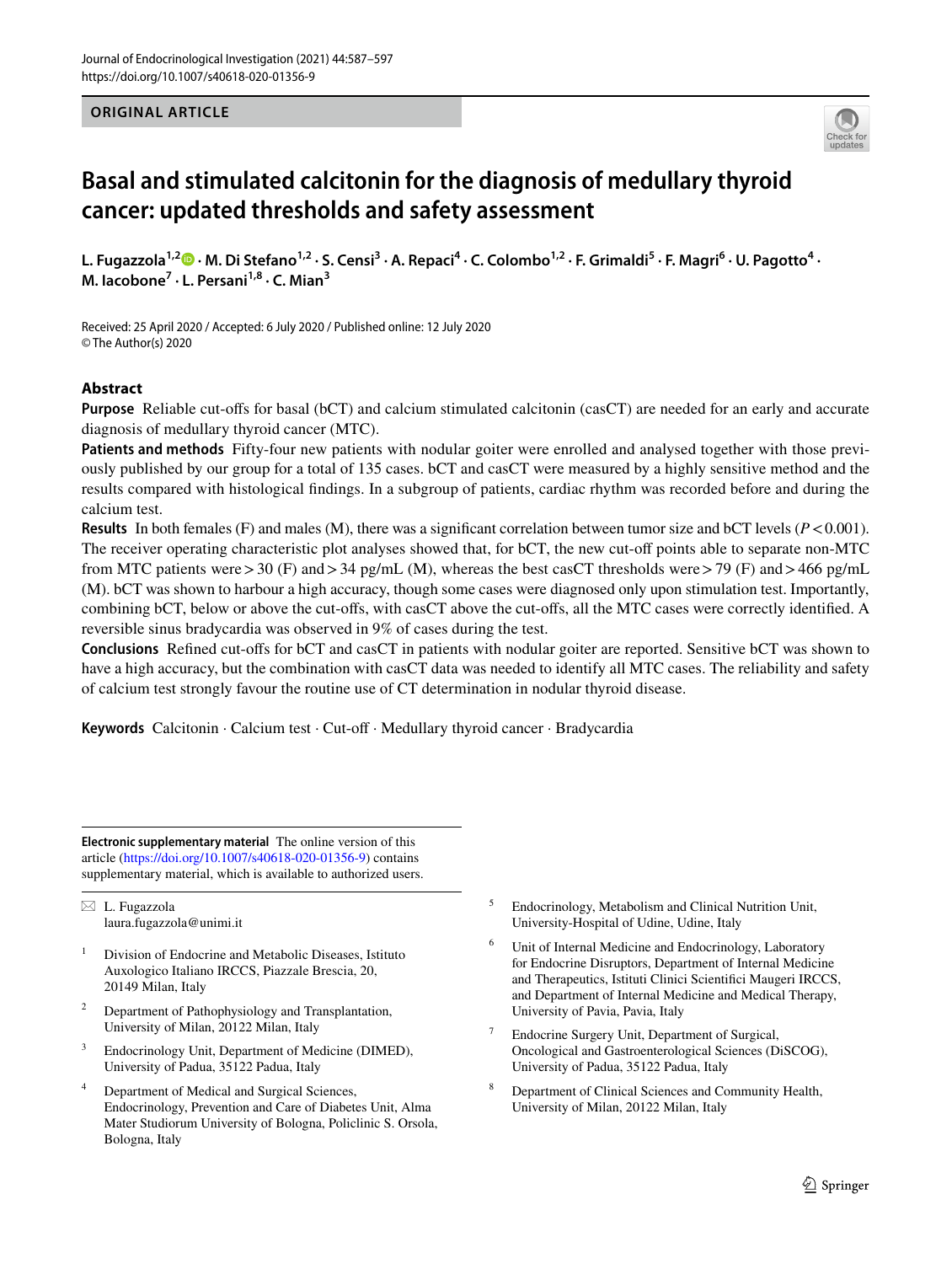## **Introduction**

The routine measurement of serum calcitonin (CT) in patients with nodular/multinodular goiter represents the best method to precociously identify non-clinically evident MTC, very often in an early stage of progression, with a consequent positive impact on prognosis [[1](#page-9-0)]. Although its cost effectiveness has been clearly demonstrated [[2](#page-9-1)], the indication for the routine assessment of CT is still not universally shared and suggested by the scientifc societies. In particular, though CT was recommended in the initial work-up of thyroid nodules by the European Consensus published in 2006 [[3\]](#page-9-2), more recent ATA and AACE/ACE/ AME guidelines do not recommend either for or against routine measurement of serum CT (ATA, AACE) [\[4,](#page-9-3) [5\]](#page-9-4) or limit the indication to patients to be submitted to surgery [[6\]](#page-9-5). A very recent systematic review confrms the high sensitivity and specifcity of CT testing, still questioning the value of its routine use due to the low prevalence of medullary thyroid cancer (MTC) (0.32% in thyroid nodular disease patients), and to the risk of overdiagnosis of possibly indolent tumors [[7](#page-9-6)]. Nevertheless, since lymph nodal metastases are already present in up to 43% of MTCs  $\leq$  10 mm and 20% of them fail to be cured [\[8](#page-9-7)], the fnal goal of CT screening is the identifcation of micro-MTCs. Another reported drawback for the routine CT testing is related to the variability of CT measurement, depending on the laboratory/assay type [[9](#page-9-8), [10\]](#page-9-9) and to the frequent fnding of basal CT levels slightly higher than the normal range, which imply the need to perform a confrmatory stimulation test. The identifcation of universal and reliable cut-ofs, which are still lacking for both basal and calcium stimulated CT (bCT and casCT), will likely support a more accurate diagnostic work up of thyroid nodules. In this context, when calcium (ca) test became the gold standard to evaluate casCt, we performed receiver operating characteristic (ROC) plot analyses showing that the best thresholds for the identification of MTC were  $>26$ and  $>68$  for bCT and  $>79$  and  $>544$  pg/mL for casCT in females  $(F)$  and males  $(M)$ , respectively  $[11]$  $[11]$ . Since then, though these thresholds are currently used in the clinical practice, scanty data have been published. Data on bCT thresholds  $(> 35 \text{ pg/mL}$  for F and  $> 46 \text{ pg/mL}$  for M) have been recently reported to distinguish between non-MTC and MTC cases, though four different CT assay were used, all with diferent functional sensitivities [[12](#page-10-0)]. In 2018, Niederle's group reported that, in a series of 62 cases, MTC was predicted in F for  $bCT > 23$  pg/ mL or  $casCT > 780$  pg/mL and in M for  $bcT > 43$  pg/mL or  $\text{cas}CT > 1500 \text{ pg/mL}$  [\[13\]](#page-10-1). In 2020, the same Authors found in a larger series that these cut-ofs were able to distinguish between a group of patients with defnitive diagnosis of MTC and another group including C-cells hyperplasia and microMTC, and reported new cut-offs associated with lateral neck lymph node metastases [[14\]](#page-10-2).

Aim of this study was to identify cut-ofs able to clearly diferentiate between non-MTC and MTC cases in a large series of patients, followed by the same protocols in diferent Italian Institutions. The identifcation of reliable cut-ofs is predicted to make CT screening more widely included in the initial diagnostic evaluation of thyroid nodules, particularly considering that ultrasonographic (US) features unique to this cancer are lacking. In this context, a large systematic review reported that US patterns of suspicion performed well even in MTC, though extremely specifc signs used for the identifcation of papillary thyroid cancers, such as the taller than wide shape and the microcalcifcations, were present in only 11% and 32% of MTCs, respectively [\[15](#page-10-3)]. Finally, since one of the hypothesized drawbacks of calcium test is related to a possible efect on cardiac function as reported in one patient  $[16]$  $[16]$  and not further confirmed, we recorded all cardiac variations during the test in a subgroup of the present series.

## **Patients and methods**

A total of 54 new patients (33 F and 21 M) afected with uni- or multi-nodular goiter were enrolled, to join their data, for the establishment of more precise cut-ofs, with those  $(n=81)$  previously published by our group  $[11]$  $[11]$  $[11]$ , for a total of 135 cases. Patients carriers of a *RET* germline mutation were excluded, to avoid the possible interference exerted by diffuse C cells hyperplasia in the determination of the cut-ofs. Indeed, aim of the present study was to calculate the best cut-ofs for the identifcation of MTC, being C cells hyperplasia (CCH) considered as a non-MTC result together with benign thyroid diseases (such as follicular adenomas, papillary thyroid cancers, nodular goiters). Patients came from fve diferent Italian Centres (Milan, Padua, Bologna, Udine, and Pavia), all measuring CT using a 2-site automated chemiluminescent immunometric assay (Immulite2000; Siemens Diagnostics), with an analytical sensitivity of 2 pg/mL, and all performing the calcium test as previously described [[11\]](#page-9-10). Briefy, calcium gluconate was administered iv at the dose of 25 mg (2.3 mg or 0.12 mEq of elemental calcium)/ kg, and the adjusted body weight was calculated [\(www.](http://www.manuelsweb.com/IBW.htmforidealbodyweightandadjustedbodyweightcalculator) [manuelsweb.com/IBW.htmforidealbodyweightandadjust](http://www.manuelsweb.com/IBW.htmforidealbodyweightandadjustedbodyweightcalculator) [edbodyweightcalculator](http://www.manuelsweb.com/IBW.htmforidealbodyweightandadjustedbodyweightcalculator)) for each patient to avoid overdosage. After a basal blood sampling for CT, calcium gluconate was administered iv at 5 mL/min, with a minimum time of administration of 3 min. All the possible causes interfering with the correct CT assessment were excluded and drugs, such as proton-pump inhibitors, withdrawn for 2 weeks. All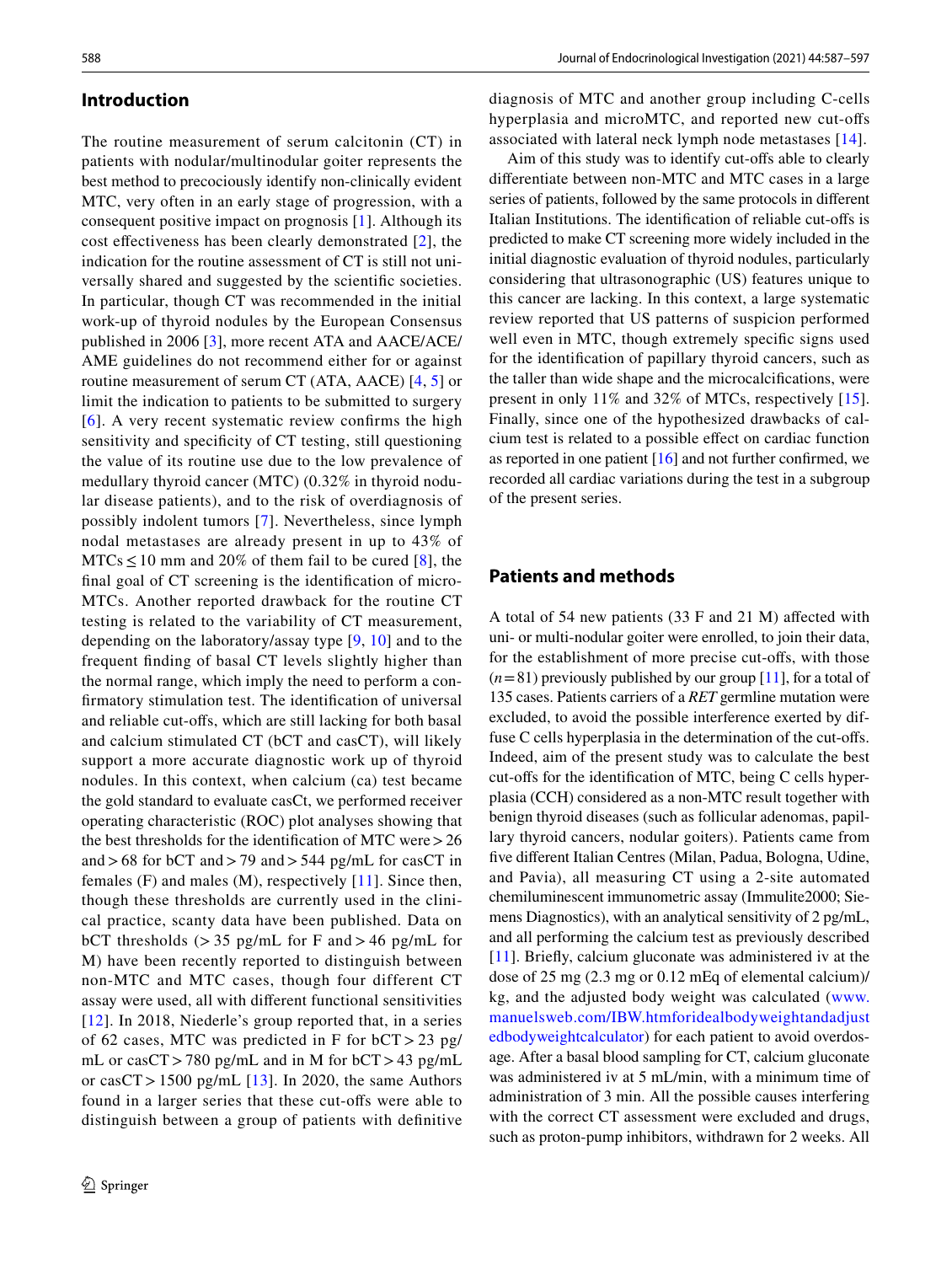patients were submitted to ultrasound (US) evaluation and, when appropriate, to cytology.

Patients with CT levels higher than the normal range were submitted to at least an additional control sampling by the above reported assay, and only those with confrmed CT levels above the cut-off were included. Patients enrolled in the present study had nodular/multinodular goiter (MNG) with bCT levels  $\geq 10$  pg/mL (30 F and 20 M), and underwent surgery according to a surgical and pathological protocol based on International guidelines [[9\]](#page-9-8), and shared among the fve participating Centers (Table [1\)](#page-3-0). Four patients with bCT levels detectable but < 10 pg/mL (6–9 pg/mL), with huge MNG or suspicious cytology were also enrolled. All cases with a suspicion of CCH/MTC based on previous cut-ofs for basal and/or stimulated CT (49/54 cases) were submitted to total thyroidectomy and prophylactic bilateral central neck dissection, whereas the remaining fve patients were submitted to total thyroidectomy alone, for tracheal compression and/or for cytological suspicion (indeterminate or suspicious for papillary thyroid cancer). To note, among the 81 patients previously reported, 50 had a bCT≥10 pg/mL and the remaining had a  $bCT < 10$  pg/mL and were submitted to surgery for reasons other than a suspicion of MTC [\[11](#page-9-10)]. Patients with thyroid autoimmunity were included both in the previous  $[11]$  $[11]$  and in the present study  $(n=9)$  in the previous,  $n=7$  in the present), since autoimmunity has been demonstrated not to infuence CT levels [\[17](#page-10-5)].

To better evaluate the side efects of calcium test, we examined 133 consecutive cases (74 F and 59 M), submitted to this procedure in the Milan site during 5 years (2014–2018). Moreover, in 67 cases (43 F and 24 M), which underwent calcium test in the last 22 months (April 2018–January 2020), we evaluated data coming from the continuous ECG evaluation pre-, during and post-test.

All patients gave their informed consent to be submitted to the test and to include the results obtained in the present study, which has been approved by the Ethical Committees of the Institutions involved.

#### **Statistical analyses**

The correlation between MTC diameter, bCT levels and casCT, and whiskers plot graphs were done by means of a regression analysis and Chi-square test, respectively.

The gender-specific cut-off levels corresponding to the highest accuracy to diferentiate between non-MTC and MTC cases were assessed by receiver-operating characteristic (ROC) curves, and their sensitivity and specifcity were defned. It is worth noting that the data obtained in the present series were pooled with those already reported by our group [[4](#page-9-3)] to increase the potency of the analysis. In a following step, the obtained cut-ofs were used to evaluate if the combination of bCT and CasCT cut-ofs could improve the prediction of MTC. Statistical signifcance was defned as *P*<0.05. All statistical analyses were performed using SPSS version 8.0 for Windows and MedCalc Software version 11.6.1 for Windows.

#### **Results**

The histological examination showed a MTC in 27/54 (50%) cases, 19/33 (57.6%) females and 8/21 males (38%). All MTCs were pT1 (pT1a in 13 and pT1b in 14 cases), and the majority of them had no regional lymph nodes involved (p N0 in 20 cases and pN1 in 7, i.e., 26% of cases). No patient had distant metastases. In the remaining cases, histology showed a MNG in 10 F and 7 M (associated with CCH in nine cases), a follicular adenoma in 1 F (with CCH), a PTC in 4 F (associated with MTC in one case) and in 6 M, associated with CCH in four cases (Table [1](#page-3-0)). The US features and the cytological results, when available, of the 27 patients with a final diagnosis of MTC are reported in Table [2.](#page-5-0) Interestingly, according to the Italian classifcation of thyroid cytology [[18\]](#page-10-6), the majority of the nodules submitted to biopsy were classifed as TIR1 (22.2%) or TIR2 (44.4%), while the remaining 33.3% were equally divided into TIR3B, TIR4, and TIR5 cases. At US, the majority of nodules were solid and hypoechoic (77.7 and 76.9%, respectively), while a minority were mixed or spongiform; regular margins were recorded in 64% of cases and microcalcifcations were present in 38.5% of nodules. Finally, the majority of nodules were round (65%), while a taller than wide shape was found in only 10% of patients.

The below reported results refer to the combination of these new cases with our previously published [[11](#page-9-10)]. The whole series includes a total of 135 cases (77 F and 58 M), with 47 MTC cases (29 F and 18 M). In particular,  $MTCs < 5$  mm were 3/27 in the new series and 1/20 in the previous one, those  $\geq 5$  < 10 mm were 9/27 in the new series and 7/20 in the old one.

## **Correlation between bCT levels and tumour size**

The mean and median CT levels were 21.38 and 15 pg/mL (range 2.8–53.7) for tumors<5 mm, 52.26 and 58.8 pg/mL (range 5.6–126) for 5–10 mm tumors, 227.6 and 121 pg/mL (range 12.9–1860) for tumors≥10 mm (*P*<0.001) (data not shown). A strongly signifcant correlation between tumor size and bCT levels was found either considering all MTCs  $(R^2 = 0.352, P < 0.0001)$  or only microMTCs ( $\leq 10$  mm)  $(R^2 = 0.377, P = 0.0014)$  $(R^2 = 0.377, P = 0.0014)$  $(R^2 = 0.377, P = 0.0014)$  (Fig. 1). On the other hand, the correlation between tumor size and casCT levels was low  $(R^2=0.1213, P=0.01)$  (data not shown).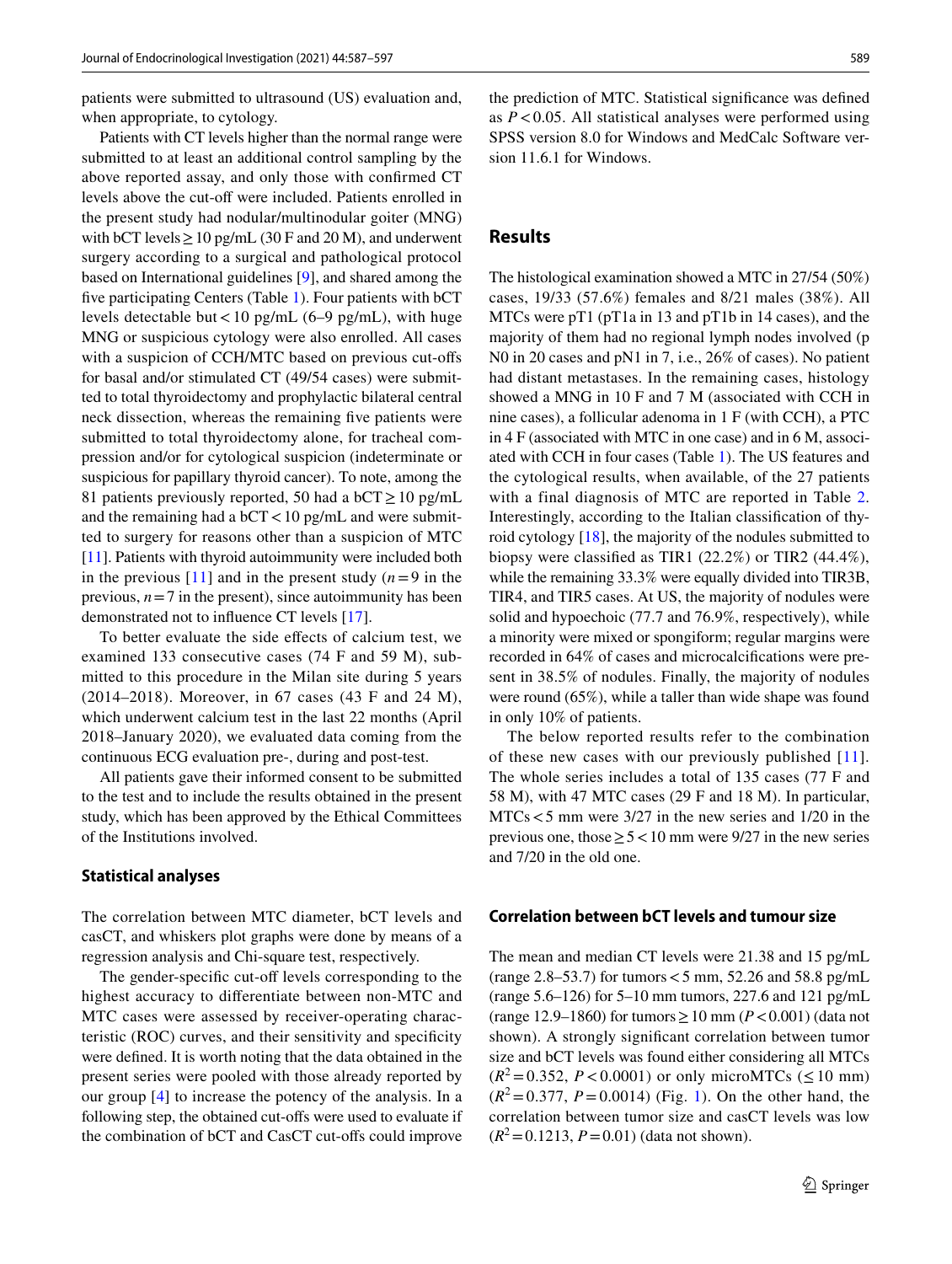<span id="page-3-0"></span>**Table 1** Clinical features of the patients frstly described in the present study

| ID/Age, years    | Origin   |            | Ct pre-Tx, pg/ml | Histology (mm)              | $\text{TNM}^*$ | <b>CCH</b>            |
|------------------|----------|------------|------------------|-----------------------------|----------------|-----------------------|
|                  |          | Basal      | Peak             |                             |                |                       |
| Females          |          |            |                  |                             |                |                       |
| C.D./46          | #1       | 6.1        | 161              | <b>MNG</b>                  |                | No                    |
| P.S./51          | #1       | 8.9        | 188              | PTC $(3)$                   | pT1aNx         | No                    |
| <b>B.G./48</b>   | #5       | 9          | 210              | PTC (n.a.)                  | pT1aNx         | No                    |
| G.M.A./67        | #3       | 11.6       | 118              | MTC(7)                      | pT1aN0         | No                    |
| P.N./51          | #3       | 11.9       | 162              | MTC(3)                      | pT1aN0         | No                    |
| D.N. / 50        | #2       | 126        | 175              | MTC(12)                     | pT1bN1a        | No                    |
| F.F./55          | #5       | 126.2      | 181              | MTC(9)                      | pT1aN0         | Yes                   |
| T.M.G./52        | #1       | 11.6       | 188              | <b>MNG</b>                  |                | Yes                   |
| L.R.R/50         | #1       | 50.4       | 208              | $PTC(8) + MTC(6)$           | pT1N0/pT1aN0   | No                    |
| V.T./73          | #4       | 12.9       | 216              | MTC(13)                     | pT1bN0         | No                    |
| <b>B.E./52</b>   | #5       | 60.5       | 222              | <b>MNG</b>                  |                | Yes                   |
| R.M./57          | #1       | 15.7       | 279              | <b>MNG</b>                  | -              | Yes                   |
| V.M./64          | #1       | 28         | 296              | <b>MNG</b>                  |                | Yes                   |
| P.R./38          | #3       | 24.7       | 317              | <b>MNG</b>                  |                | Yes                   |
| S.A./70          | #3       | 20.3       | 379              | MTC(3)                      | pT1aN0         | No                    |
| L.L.70           | #4       | 77.9       | 430              | MTC(10)                     | pT1aN1a        | No                    |
| T.V./67          | #3       | 376        | 461              | <b>MNG</b>                  |                | Yes                   |
| <b>B.L./50</b>   | #3       | 30         | 487              | PTC $(10)$                  | pT1aNx         | Yes                   |
| C.C./58          | #2       | 39.3       | 488              | MTC(11)                     | pT1bN0         | No                    |
| M.A./64          | #1       | 17.3       | 614              | FA                          |                | Yes                   |
| G.M.L./47        | #1       | 11.6       | 623              | $\ensuremath{\mathsf{MNG}}$ |                | Yes                   |
| S.L./54          | #3       | 16.9       | 666              | <b>MNG</b>                  |                | Yes                   |
| R.V./71          | #3       | 54         | 678              | MTC(4)                      | pT1aN0         | No                    |
| Z.A./62          | #2       | 91.5       | 736              | MTC(12)                     | pT1bN0         | No                    |
| C.L.759          | #3       | 28.9       | 891              | <b>MNG</b>                  |                | Yes                   |
| B.M.G./64        | #2       | 49.2       | 974              | MTC(12)                     | pT1bN0         | No                    |
| R.M./66          | #1       | 89.7       | 998              | MTC(11)                     | pT1bN0         | No                    |
| P.A./52          | #2       | 25.8       | 1010             | MTC(6)                      | pT1aN0         | No                    |
| F.L./82          | #1       | 462        | 1236             | MTC(12)                     | pT1bN0         | Yes                   |
| P.R./68          | #1       | 685        | 1297             | MTC(11)                     | pT1bN1a        | No                    |
| G.G/69           | #1       | 80         | 1991             | MTC(7)                      | pT1aN0         | No                    |
| G.B./64          | $\#1$    | 89         | 2707             | MTC(7)                      | pT1aN0         | Yes                   |
|                  |          | 64         |                  |                             | pT1aN0         |                       |
| F.B./58<br>Males | #2       |            | 9760             | MTC(9)                      |                | No                    |
| S.W./54          | #2       | 7.6        | 84.7             | MNG                         |                | Yes                   |
|                  |          |            |                  |                             |                |                       |
| D.I./49          | #2<br>#2 | 11.8       | 147<br>169       | PTC $(1.5-2)$               | pT1amNx        | Yes                   |
| S.E./56          | #4       | 12.9       | 169              | <b>MNG</b>                  | pT1aN1a        | n.a<br>N <sub>0</sub> |
| F.G./64          | #3       | 37.5<br>13 |                  | MTC(8)                      | pT3aN1a        |                       |
| F.P./42          |          |            | 187              | PTC (40)                    |                | n.a                   |
| R.B./68          | #1       | 14.1       | 201.6            | <b>MNG</b>                  |                | Yes                   |
| <b>B.R./68</b>   | #2       | 12.3       | 206              | <b>MNG</b>                  |                | Yes                   |
| G.B./58          | #4       | 23         | 211              | MTC(18)                     | pT1bN1a        | No                    |
| C.R./66          | #3       | 14.5       | 238              | PTC $(3)$                   | pT1aNx         | Yes                   |
| P.G./58          | #2       | 19.4       | 238              | <b>MNG</b>                  |                | Yes                   |
| C.R./55          | #5       | $28\,$     | 277              | PTC (n.a.)                  | pT1aNx         | No                    |
| <b>B.F./45</b>   | #3       | 20.6       | 462              | $\ensuremath{\mathsf{MNG}}$ |                | No                    |
| R.M./42          | #3       | 34         | 466              | PTC $(7)$                   | pT1aN0         | No                    |
| N.A./72          | #3       | 62.3       | 555              | <b>MNG</b>                  |                | Yes                   |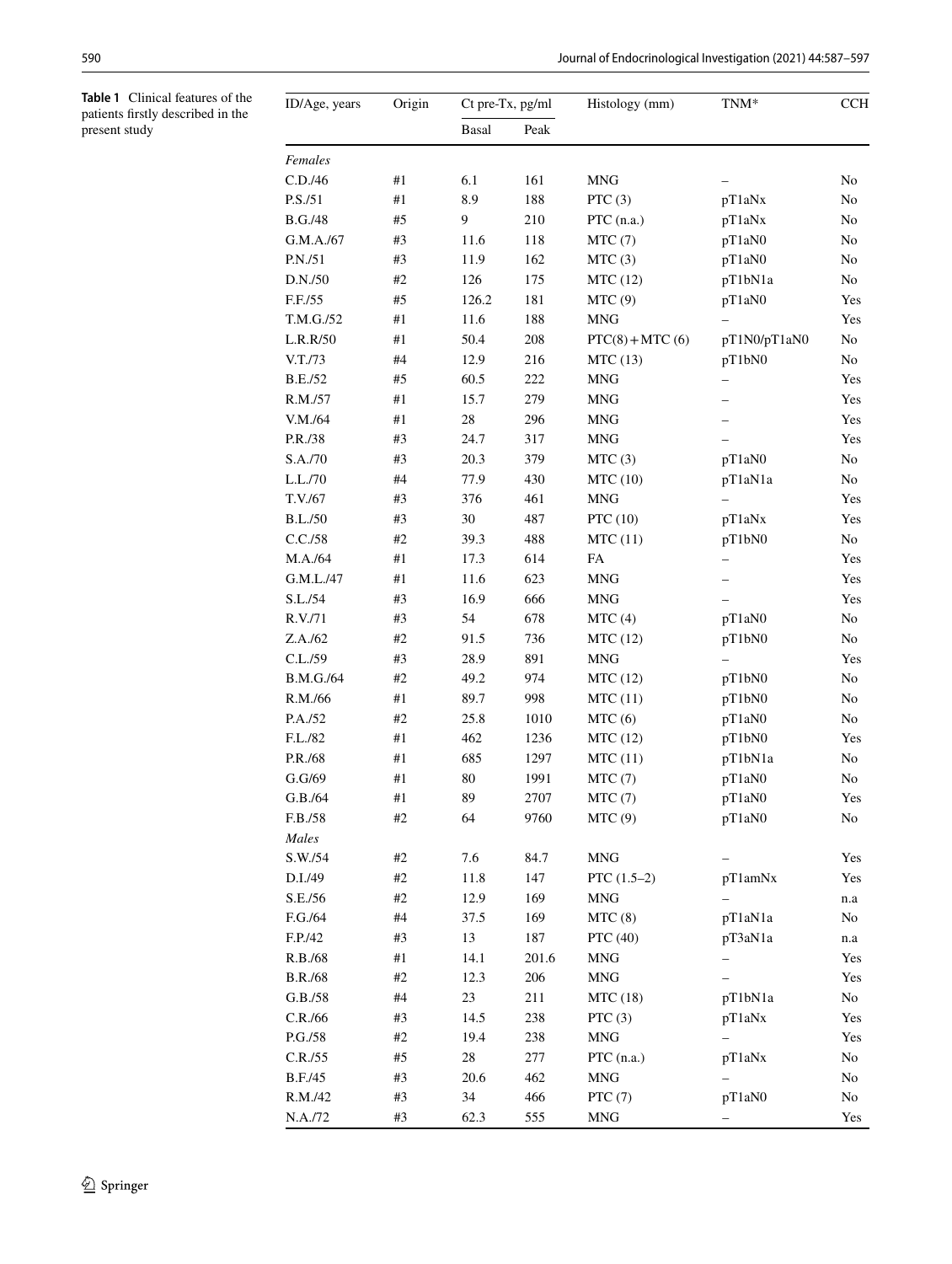| Table 1<br>(continued) | ID/Age, years    | Origin | Ct pre- $Tx$ , pg/ml |      | Histology (mm) | TNM*    | <b>CCH</b> |
|------------------------|------------------|--------|----------------------|------|----------------|---------|------------|
|                        |                  |        | Basal                | Peak |                |         |            |
|                        | M.C./69          | #4     | 193                  | 580  | MTC(11)        | pT1bN1a | No         |
|                        | P.E./54          | #1     | 23.8                 | 665  | MTC(16)        | pT1bN0  | No         |
|                        | G.P./57          | #1     | 18.3                 | 706  | PTC $(5)$      | pT1aNx  | Yes        |
|                        | P.A./46          | #2     | 27.7                 | 1020 | MTC(17)        | pT1bN0  | No         |
|                        | <b>B.R./52</b>   | #2     | 472                  | 1140 | MTC(15)        | pT1bN1b | No         |
|                        | M.M./66          | #1     | 47                   | 1357 | MTC(12)        | pT1bN0  | No         |
|                        | <b>B.M.V./35</b> | #1     | 126                  | 1484 | MTC(9)         | pT1aN0  | No         |

#1 Milan; #2 Padua; #3 Bologna; #4 Udine; #5 Pavia; *Tx* total thyroidectomy, *MNG* multinodular goiter, *PTC* papillary thyroid cancer, *MTC* medullary thyroid cancer, *FA* follicular adenoma, *CCH* C cells hyperplasia; \* TNM staging AJCC UICC 8th edition; n.a.: not available

## **Sensitivity, specifcity, positive and negative predictive value, and accuracy for MTC (ROC analysis)**

ROC plot analyses were used to fnd the bCT and casCT thresholds able to diferentiate between non-MTC (including nodular goiter associated or not with CCH) and MTC for women and men. The best thresholds for bCT were > 30 pg/ mL and  $> 34$  pg/mL, in F and M, respectively (Fig. [2](#page-6-1)). Interestingly, the same thresholds were obtained by ROC curves after the exclusion from the whole series of cases with bCT $\leq$ 10 pg/mL (23 F and 15 M) (data not shown). On the other hand,  $casCT > 79$  and  $> 466$  pg/mL, in F and M, respectively, were selected as the most accurate to distinguish non-MTC cases from patients with MTC (Fig. [3](#page-7-0)).

## **Combined cut‑ofs**

After the identifcation of the most accurate cut-ofs, we aimed to verify if the combination of bCT and casCT could improve the diagnostic performance for MTC identifcation (Figs. [4,](#page-7-1) [5\)](#page-8-0). Interestingly, all cases with both bCT and casCT levels below the thresholds for MTC determination were found at histology with a benign nodular diseases, associated with CCH in 29 and 50% of F and M cases, respectively. On the contrary, the majority (88 and 89% for females and males, respectively) of patients with bCT and casCT higher than the cut-ofs established in the present study, had a MTC at histology. In both situations, a high specifcity was obtained, ranging 94–100%. Since all patient with a bCT higher than the threshold had a casCT over the cut-off, but one male who had a bCT>34 and CasCt<466 pg/mL, the accuracy of bCT was almost superimposable to that found for bCT combined with CasCT.

Nevertheless, seven female MTCs (all pT1aN0, tumor size ranging 2.3–13 mm) and two male MTCs (all pT1bN0, tumor sizes 16 and 17 mm) would have been misdiagnosed by considering bCT over the threshold either alone or in combination with a casCT higher than the cut-off, since they had bCT below and casCT above the cut-off. Thus, the important fnding of this study is that, by combining bCT below or above the cut-ofs with casCT above the cut-ofs, all the MTC cases were correctly identifed, either in F and M patients.

## **Prevalence of CCH and hypercalcitoninemia in non‑MTC cases**

We evaluated the prevalence of CCH in non-MTC cases, i.e., those with a fnal diagnosis of nodular goiter or PTC. In the whole series, CCH was found to associate with PTC in 45.7% of cases (6/18 F and 10/17 M), and with MNG in 73.8% of cases (17/25 F and 14/17 M) (*P*=0.31). As far as CT levels concerns, in females, mean  $bCT \pm SD$  levels were  $19.12 \pm 29.81$  and  $26.82 \pm 68.54$  pg/mL in patients with a fnal diagnosis of PTC and in those with a fnal diagnosis of MNG, respectively  $(P=0.59)$ , while casCT $\pm$ SD levels were  $249.55 \pm 545.31$  for those with PTC and  $264 \pm 287$  pg/ mL for those with MNG ( $P=0.9$ ). In males, mean bCT  $\pm$  SD levels were  $17.65 \pm 19.39$  and  $19.43 \pm 18.63$  pg/mL in patients with PTC and MNG, respectively  $(P=0.77)$ , while  $\text{casCT} \pm \text{SD}$  levels were  $335.2 \pm 324.9$  for those with PTC and  $394.5 \pm 434.2$  pg/mL for those with MNG ( $P = 0.64$ ).

#### **Evaluation of calcium test safety**

To assess the safety of calcium test, in the subgroup of patients from Milan, all the adverse events were recorded during the test, and possible rhythm alterations were considered before and during the test (Supplemental Figure 1). The most frequent side efect recorded was the feeling of warmth (57% of cases), whereas other side efects were present in a minority of cases. Concerning the cardiological status of the patients before being submitted to calcium test, a sinus rhythm was recorded in the majority of cases (67.2%), a sinus bradycardia was present in 16.4% of patients, while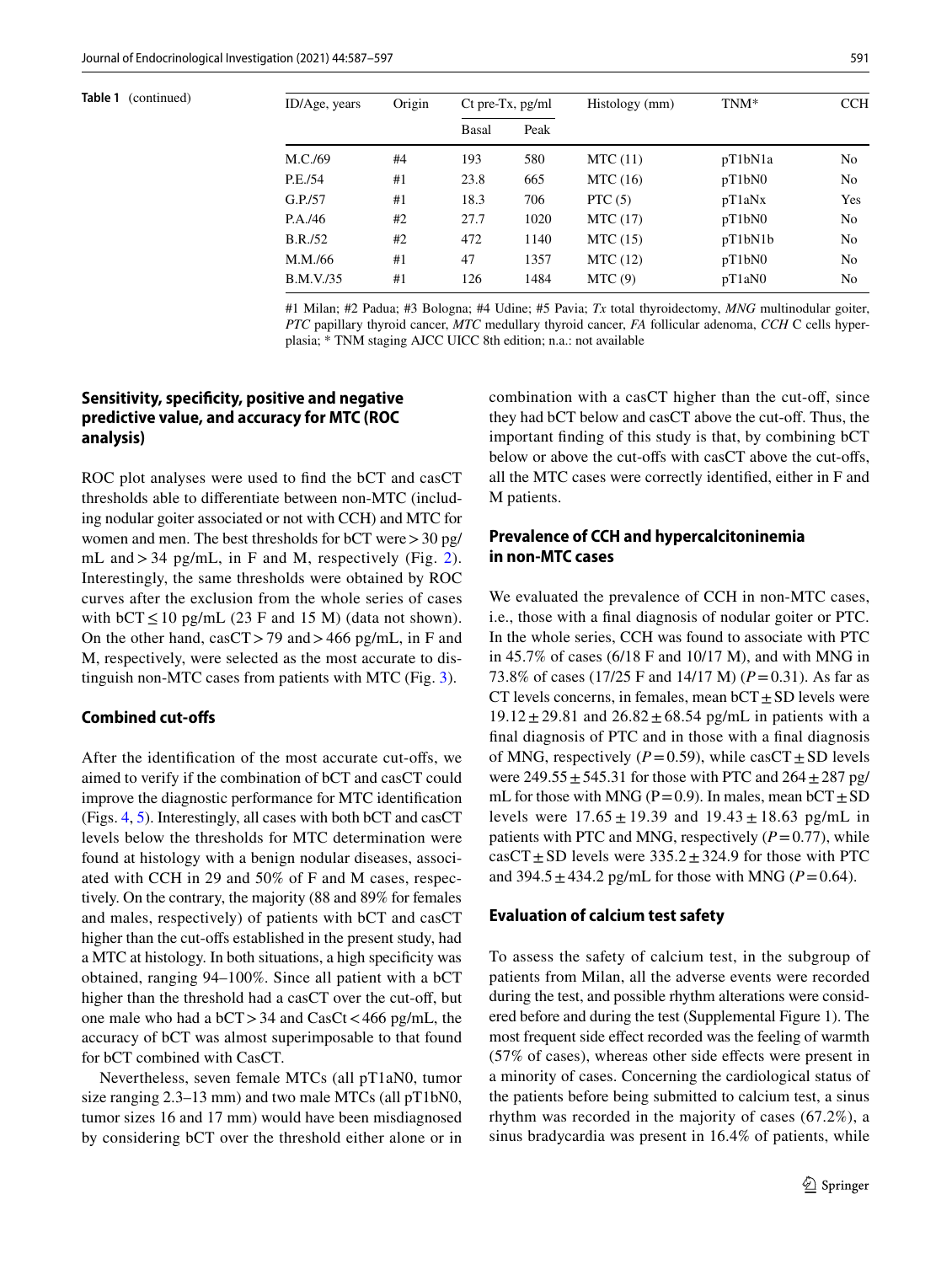<span id="page-5-0"></span>

| $$\mathbb{D}/\mathbb{S}$$ | Origin     | Cytology           | <b>UNG/MNG</b> | Suspicious nodule<br>(lobe/mm) | US features |              |             |                           |                  | MTC size at<br>histology<br>(mm) |
|---------------------------|------------|--------------------|----------------|--------------------------------|-------------|--------------|-------------|---------------------------|------------------|----------------------------------|
|                           |            |                    |                |                                | Composition | Echogenicity | Margins     | Micro-calcifi-<br>cations | Shape            |                                  |
| G.M.A./67                 | #3         | TR1                | <b>MNG</b>     | Left7                          | Solid       | Hypoechoic   | Regular     | $\mathsf{S}^{\mathsf{O}}$ | Round            | ∼                                |
| P.N./51                   | #3         | E                  | <b>ND</b>      | Left/5                         | Mixed       | Hypoechoic   | Regular     | Yes                       | Round            | $\epsilon$                       |
| <b>N.D./50</b>            | #2         | $a$ .              | <b>MNG</b>     | Right/12                       | Solid       | Hypoechoic   | Irregular   | $\mathbf{Yes}$            | Round            | $\mathcal{L}_{\mathcal{L}}$      |
| F.F./55                   | 5#         | $a_a$              | <b>UNG</b>     | Right/10                       | Solid       | Hypoechoic   | Regular     | $\frac{1}{2}$             | Round            | $\sigma$                         |
| L.R.R.J0                  | $\ddot{}$  | a.a                | <b>NING</b>    | Right <sup>7</sup>             | Mixed       | Hypoechoic   | Regular     | Yes                       | Round            | $\circ$                          |
| V.T/J3                    | #          | TIR2               | UNG            | Left/13                        | Solid       | Hypoechoic   | Irregular   | $\frac{1}{2}$             | Round            | $\omega$                         |
| S.A.70                    | #3         | TIR <sub>2</sub>   | <b>NING</b>    | Left/6                         | Solid       | Isoechoic    | Regular     | $\frac{1}{2}$             | $a_a$            | $\epsilon$                       |
| L.L.70                    | 茸          | TIR4               | <b>DNG</b>     | Right <sup>7</sup>             | Solid       | Hypoechoic   | Irregular   | $\overline{\mathsf{z}}$   | Round            | $\supseteq$                      |
| C.C.58                    | #2         | TIR3B              | <b>S</b>       | Left/9                         | Solid       | Isoechoic    | Irregular   | Yes                       | Ovoid            | $\Box$                           |
| R.V.71                    | #3         | TRI                | <b>MNG</b>     | Right/8                        | Solid       | Hypoechoic   | Regular     | $\tilde{\mathbf{z}}$      | Round            | 4                                |
| Z.A./62                   | #2         | a. a               | <b>GMN</b>     | Left/11                        | Solid       | Hypoechoic   | Regular     | $\overline{\mathsf{z}}$   | Round            | $\overline{\mathcal{C}}$         |
| B.M.G./64                 | #2         | $\overline{R}$     | UNG            | Right/12                       | Solid       | Hypoechoic   | Irregular   | $\overline{a}$            | Ovoid            | $\overline{\mathcal{C}}$         |
| R.M./66                   | #1         | $a$ .              | <b>DNC</b>     | Right/16                       | Spongiform  | Isoechoic    | Regular     | $\overline{z}$            | Ovoid            | Ξ                                |
| P.A./52                   | #2         | TIR <sub>2</sub>   | <b>UNG</b>     | <b>Left/8</b>                  | Solid       | Hypoechoic   | Regular     | Yes                       | Ovoid            | ७                                |
| F.L./82                   | $\pm$      | TIR2               | <b>MNG</b>     | Left/38                        | Mixed       | Hypoechoic   | Regular     | $\tilde{z}$               | Round            | $\overline{c}$                   |
| P.R./68                   | $\pm$      | $a \cdot a$        | <b>MNG</b>     | Left/16                        | Solid       | Isoechoic    | Regular     | Yes                       | n.a              | Ξ                                |
| G.G.69                    | $\pm$      | TIR <sub>2</sub>   | <b>MNG</b>     | Left/10                        | Solid       | Hypoechoic   | Regular     | $\tilde{z}$               | $a$ .            |                                  |
| G.B.G4                    | $\ddot{=}$ | a.4                | <b>NING</b>    | Left/10                        | Solid       | Hypoechoic   | tregular    | $\tilde{z}$               | Round            |                                  |
| F.B./58                   | #2         | a. a               | <b>GMN</b>     | Right/8                        | Solid       | a. a         | $a \cdot a$ | $\sum_{a}$                | $a$ .            | $\sigma$                         |
| F.G./64                   | #4         | TIR <sub>3</sub> B | <b>DNG</b>     | Right/7                        | Solid       | Hypoechoic   | Irregular   | $\tilde{z}$               | Round            | $\infty$                         |
| G.B./58                   | #4         | TIR <sub>4</sub>   | <b>DNG</b>     | Left/19                        | Solid       | Hypoechoic   | tregular    | Yes                       | Taller than wide | $\overline{8}$                   |
| M.C./69                   | #4         | TIR5               | <b>DNG</b>     | Left/24                        | Mixed       | Hypoechoic   | Irregular   | Yes                       | Taller than wide | $\Box$                           |
| P.E./54                   | #1         | TIR5               | MNG            | Right/26                       | Spongiform  | Isoechoic    | Regular     | $\frac{1}{2}$             | $a$ .            | $\approx$                        |
| P.A./46                   | #2         | TIR <sub>2</sub>   | <b>DKO</b>     | Left/18                        | Solid       | Hypoechoic   | Regular     | Yes                       | Ovoid            | $\overline{\phantom{0}}$         |
| <b>B.R./52</b>            | #2         | TIR2               | UNG            | Right/12                       | Solid       | Hypoechoic   | $a$ .       | Yes                       | n.a              | $\overline{15}$                  |
| M.M./66                   | #1         | a.a                | <b>MNG</b>     | Right/28                       | Solid       | Isoechoic    | Regular     | $\tilde{z}$               | n.a              | $\overline{c}$                   |
| <b>B.M.V./35</b>          | #1         | TIR <sub>2</sub>   | <b>UNG</b>     | Left/10                        | Solid       | Hypoechoic   | Regular     | $\overline{\mathsf{x}}$   | Round            | $\circ$                          |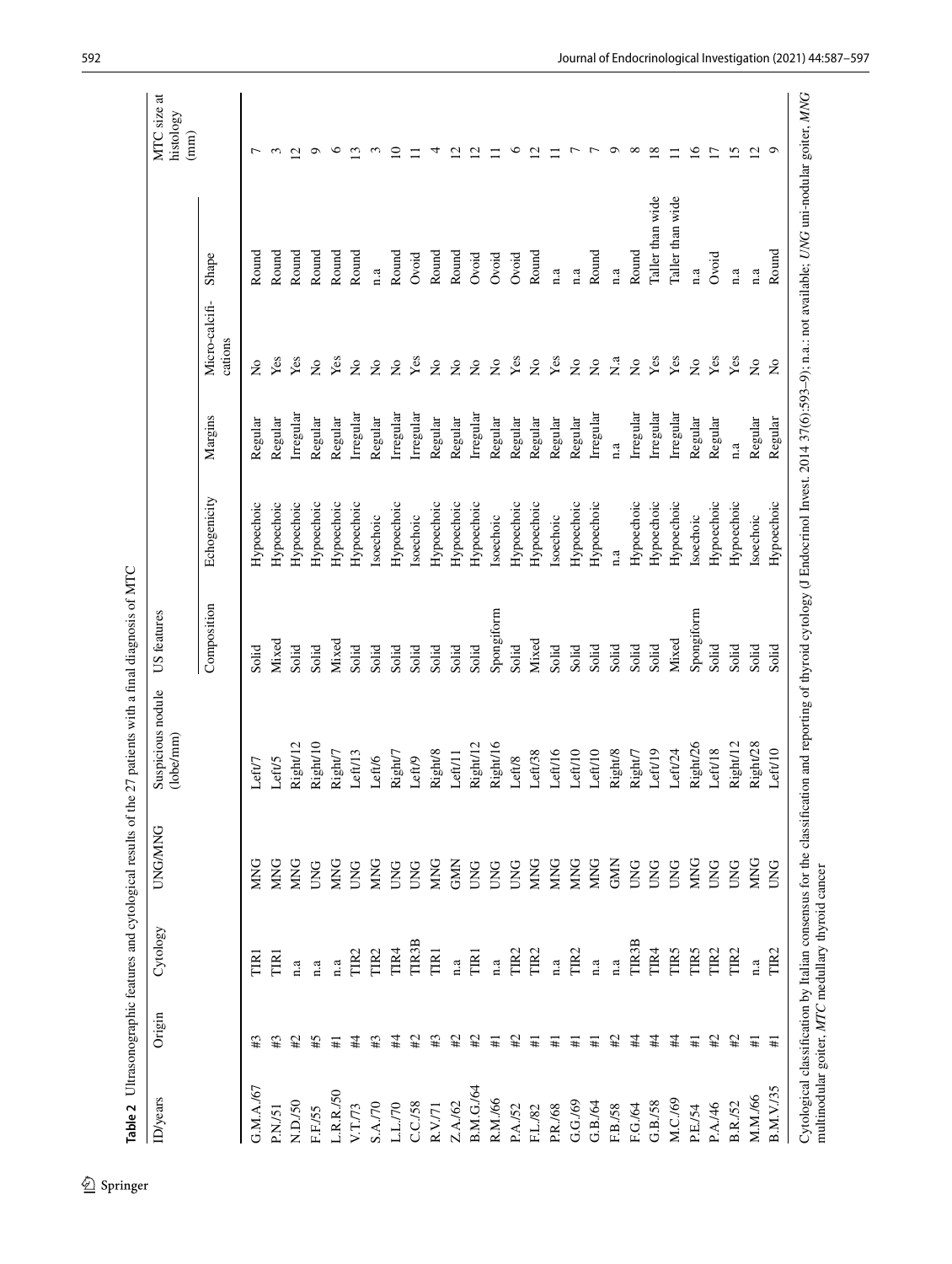

<span id="page-6-0"></span>**Fig. 1** the highly signifcant correlation between basal CT levels and tumor size is shown (upper part); an outlier level (1860 pg/mL) is not represented in the whiskers plot for graphical reasons, but it was included in the statistical analysis. The signifcant correlation exists also considering only tumors≤10 mm (lower part)

other rhythm alterations were found in the minority of cases (1.5–4.5%). Interestingly, at the end of the test, the percentage of patients with a sinus rhythm signifcantly decreased (58.2%) due to an increase of patient with a sinus bradycardia (25.4%).

Finally, it is worth to note that the test was performed without side effects even in patients with hypertension (20%), with previous myocardial infarction (3.7%), with deep vein thrombosis, previous stroke, stenotic carotid artery, history of atrial fbrillation (0.7–3%).

## **Discussion**

The present study, including a novel multicentric series, provides data on the most accurate bCT and casCT cut-ofs for the preoperative identifcation of subjects with MTC. These fndings represent a refnement of those reported by our group in 2014 in a more limited number of cases [\[11](#page-9-10)]. After pooling data, for a total of 135 patients, ROC curve analyses were used to compare the preoperative bCT and casCT levels with the histological fndings. The bCT cut-ofs able to separate non-MTC from MTC patients were>30 in F and>34 pg/mL in M. Interestingly, a strong correlation was found between tumor size and bCT, either considering all tumors or limiting to micro-MTCs. The best CasCT thresholds for the identifcation of MTC were>79 and>466 pg/ mL for women and men, respectively. The casCT thresholds are equal or similar to those previously reported  $(>79$ and  $>$  544 pg/mL, F and M) [[11\]](#page-9-10), whereas present bCT

<span id="page-6-1"></span>**Fig. 2** ROC curve analyses to identify the cut-off levels for basal CT with the highest accuracy to diferentiate between non-MTC and MTC in females (left panel) and males (right panel). Non-MTC includes nodular goiter with and without C cells hyperplasia. Abbreviations: TP: true positive, FP: false positive, TN: true negative, FN: false negative cases

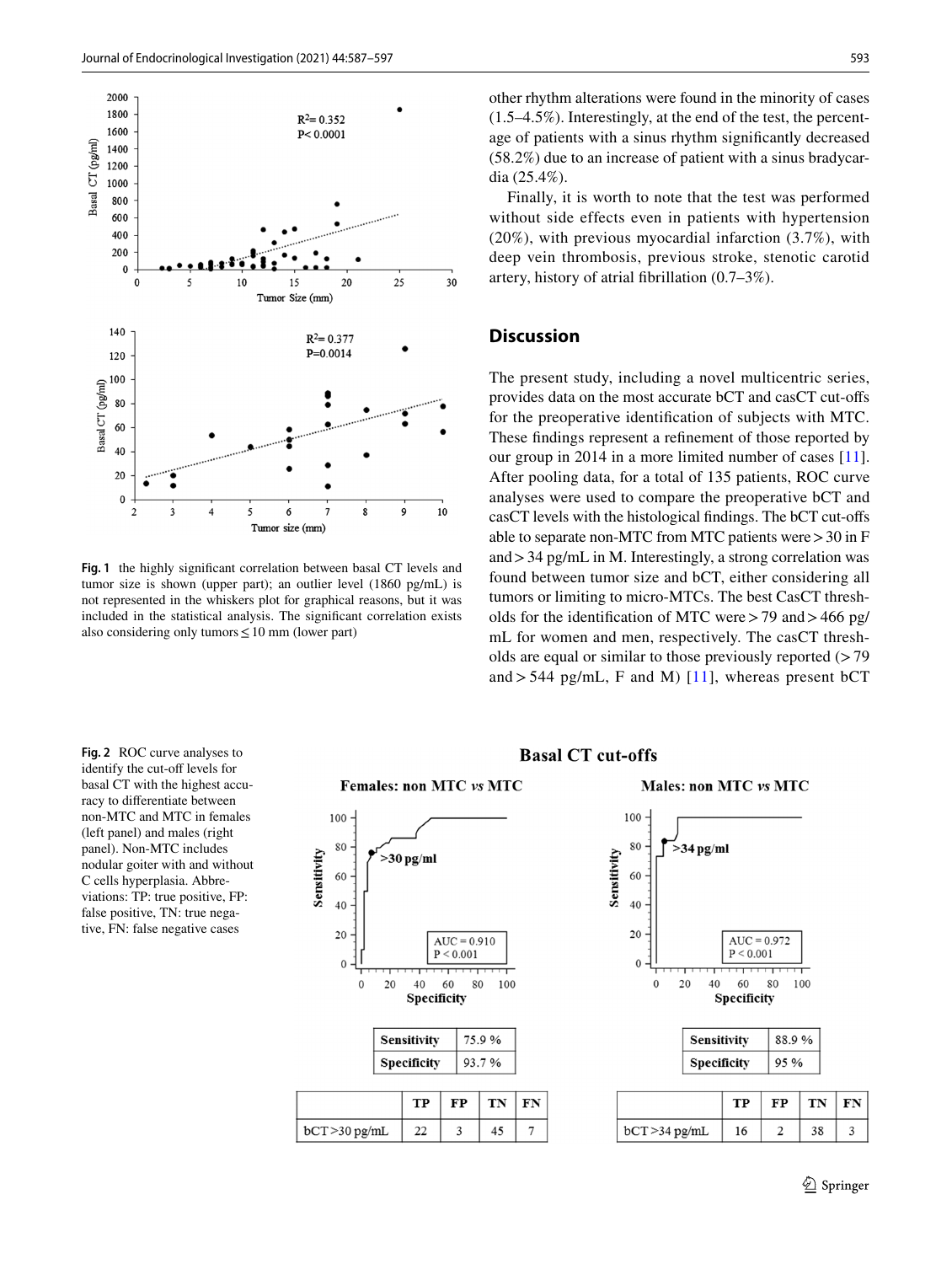<span id="page-7-0"></span>**Fig. 3** ROC curve analyses to identify the cut-off levels for calcium stimulated CT with the highest accuracy to diferentiate between non-MTC and MTC in males (left panel) and males (right panel). Non-MTC includes nodular goiter with and without C cells hyperplasia. Abbreviations: TP: true positive, FP: false positive, TN: true negative, FN: false negative cases



<span id="page-7-1"></span>**Fig. 4** prevalence of MTC and goiter not associated (benign) or associated with C cells hyperplasia (CCH) by preoperative basal CT and calcium stimulated CT levels, alone or in combination, in female patients who underwent total thyroidectomy. \* for the identifcation of non-MTC cases; ° for the identification of MTC cases

cut-offs differ from the previous report  $(>26 \text{ and } >68 \text{ pg})$ mL, F and M) [\[11](#page-9-10)], particularly in males.

After the establishment of these new cut-ofs, we evaluated their diagnostic power either alone or in combination. Similar to our previous data [[11](#page-9-10)] and a recent report [[14\]](#page-10-2), bCT was shown to have an accuracy superimposable to that derived from the combination of bCT and casCT, indicating that, in both F and M, bCT values are extremely good predictors of MTC, and suggesting that serum CT assays with improved functional sensitivity may avoid the stimulation test in several conditions. Nevertheless, in the present series, we recorded patients for whom MTC could be diagnosed only upon calcium test results.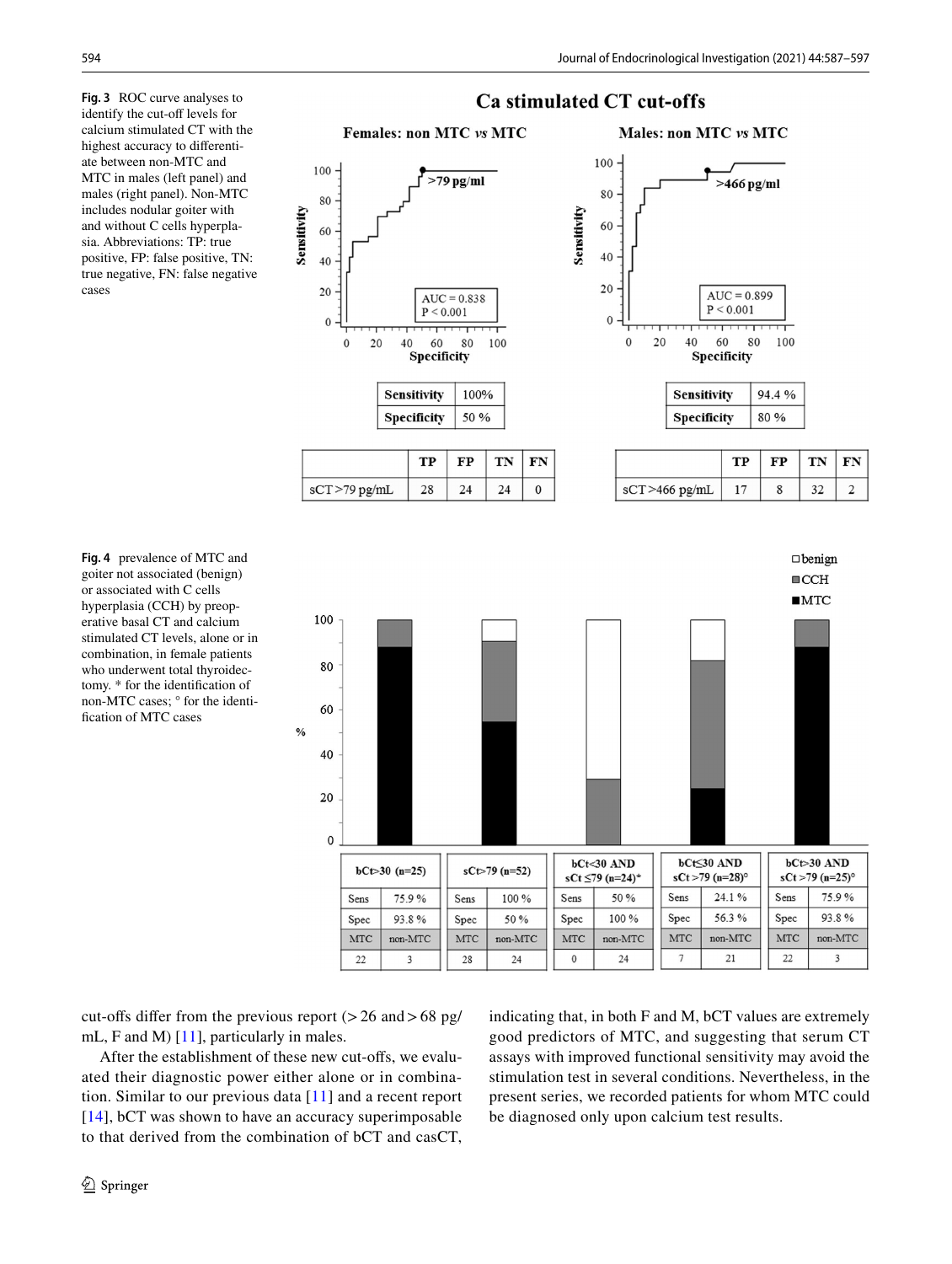

<span id="page-8-0"></span>**Fig. 5** prevalence of MTC and goiter not associated (benign) or associated with C cells hyperplasia (CCH) by preoperative basal CT and calcium stimulated CT levels, alone or in combination, in male

patients who underwent total thyroidectomy. \* for the identifcation of non-MTC cases; ° for the identifcation of MTC cases. The number of patients with MTC or non-MTC are also reported

Present cut-ofs have been established to discriminate MTC cases from non-MTC cases (i.e., follicular adenomas, multinodular goiters, PTCs), independently from their possible association with CCH. Indeed, CCH was found to be highly prevalent in both goiters and PTC cases, without signifcant diferences, and is responsible for the bCT levels above the normal range recorded in these cases. We previously demonstrated that CCH is frequent nearby benign or PTC nodules likely due to a paracrine effect on C cells [\[19](#page-10-7)]. Nevertheless, the real impact of PTC on bCT levels is still debated and has been poorly explored. In a study including almost 500 patients, no signifcant diferences in the prevalence of basal hypercalcitoninemia was found between patients with or without PTC [[17](#page-10-5)], but stimulated data were not available. In our whole series, we found no signifcant diferences in either bCT or casCT levels between patients with PTC or benign diseases at histology. Thus, hypercalcitoninemia seems not to be indicative of PTC and, when found in patients with thyroid nodules, it should be regarded as being suggestive of MTC.

The cut-ofs defned in the present series are diferent with respect to those recently reported by another group [[13\]](#page-10-1), particularly related to stimulated data, which are higher and that would have led to the loss of the majority of our MTC cases (data not shown). This is consistent with the lower sensitivity that Niederle et al. found for both bCT and casCT with respect to our fndings [\[14\]](#page-10-2). Although this evidence shows that the direct comparison of results obtained in diferent laboratories is difficult, making it challenging to find universal CT cut-ofs, a possible explanation of this discrepant data could reside in the diferent population examined, being the tumors with  $pT > 1$  higher in Niederle's than in our series (16 vs 2%). In this context, since lymph nodal metastases are already present in up to 43% of MTCs  $\leq 10$  mm [[8\]](#page-9-7), and the aim of the routine CT measurement is to perform an early surgical intervention to improve cure rates [[20\]](#page-10-8), we believe that our cut-ofs are more appropriate to reach that goal. Moreover, we tried to overcome the problem of comparability by pooling data from diferent Institutions using the same assay. Since the sensitive method used in the present study is widely difused, and the calcium test is now well standardized, present cut-ofs are likely to be reliably used in many diferent Institutions. We propose a diagnostic and therapeutic decision based only on the acquirement of a bCT and a casCT. Due to the variability in CT measurements among commercial assays [[9,](#page-9-8) [10\]](#page-9-9), bCT should be assayed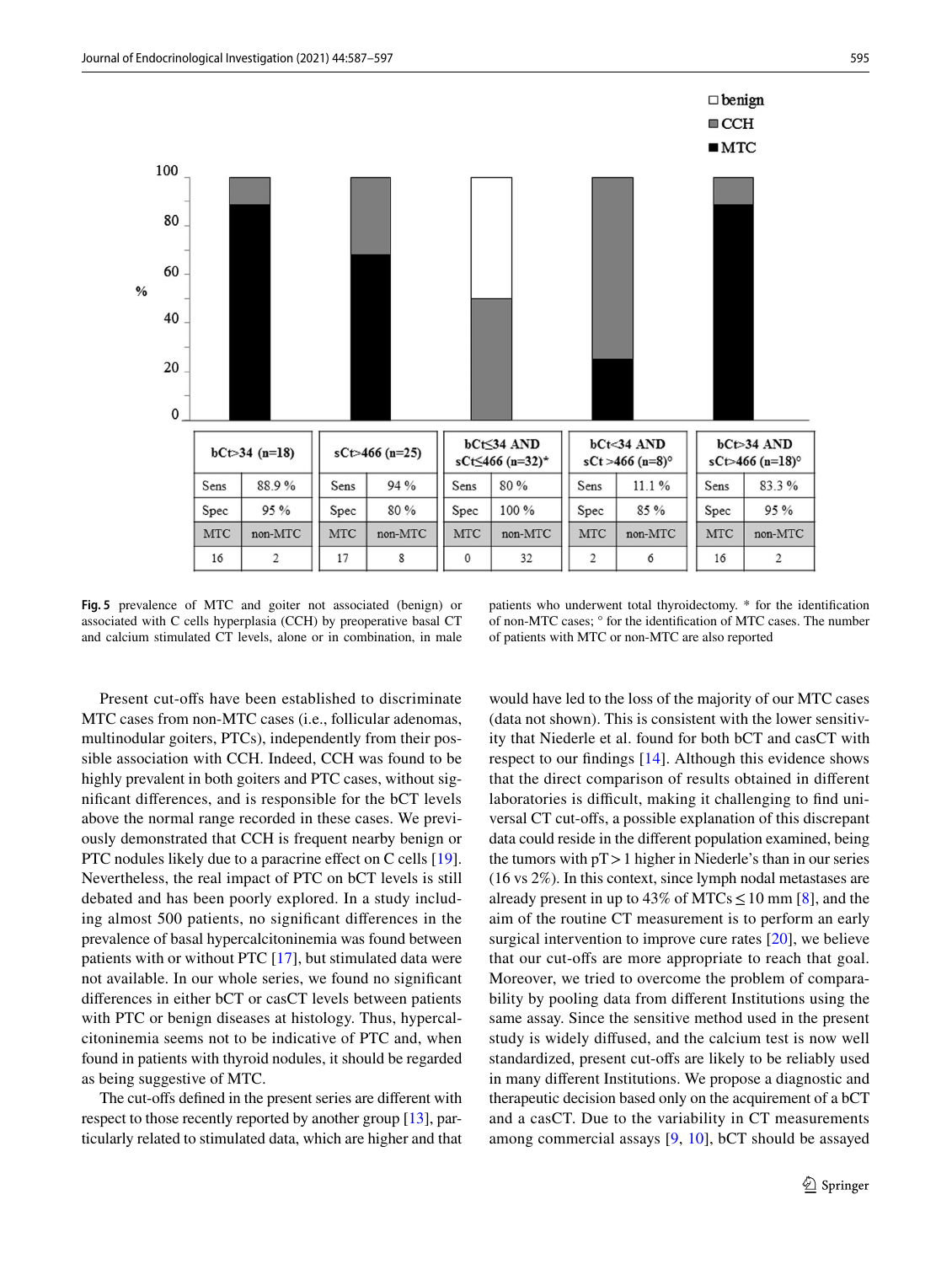by a sensitive method, and repeated once in the absence of interfering factors. This strategy may be preferable and more cost efective than the basal re-evaluation at intervals of 3–6 months suggested for patients with bCT values falling in the grey zone [\[21](#page-10-9)].

The high tolerability of the Ca test was confrmed, with minor side efects mostly consisting of a brief feeling of warmth. The test was safely performed also in patients with previous diseases, such as myocardial infarction o stroke, or atrial fbrillation, and the only efect observed was the onset of sinus bradycardia in 9% of patients during the test, with a prompt recovery of the basal rate at the end of the procedure.

Finally, US evaluation showed that in our series MTC nodules are frequently solid and hypoechoic, with a round shape and regular margins, consistent with data reported in a large meta-analysis [[15\]](#page-10-3), and confrming that suspicious sonographic features are less often present in MTCs than in PTCs, with the exception of hypoechogenicity. Moreover, the low diagnostic accuracy of cytology in MTC [\[9](#page-9-8), [10](#page-9-9)] has been confrmed in the present series, being the majority of our cases classifed as inadequate or benign.

In conclusion, we report accurate cut-ofs for basal and calcium stimulated CT in patients with nodular goiter for the clear separation between non-MTC and MTC cases. Although basal CT cut-ofs have been shown to identify most cases, the combination with a casCT is needed, if the aim is to diagnose all MTCs. The reliability and safety of calcium test support the routine use of CT determination in nodular thyroid disease, particularly considering that MTCs do not present a unique US pattern and can be misdiagnosed at cytology.

**Acknowledgments** Open access funding provided by Università degli Studi di Milano within the CRUI-CARE Agreement.

Funding This research did not receive any specific grant from any funding agency in the public, commercial or not-for-proft sector.

#### **Compliance with ethical standards**

**Conflict of interest** All the authors declare that there is no confict of interest that could be perceived as prejudicing the impartiality of the research reported.

**Ethical approval** The ethical committees of the institutions involved have approved the study protocol.

**Research involving human participants and/or animals** All procedures performed in human participants were in accordance with the ethical standards of the institutional research committees and with the 1964 Helsinki Declaration and its later amendments ethical standards.

**Informed consent** All the participants gave written informed consent before inclusion in the study. Participants did not receive any stipend for taking part in the study.

**Open Access** This article is licensed under a Creative Commons Attribution 4.0 International License, which permits use, sharing, adaptation, distribution and reproduction in any medium or format, as long as you give appropriate credit to the original author(s) and the source, provide a link to the Creative Commons licence, and indicate if changes were made. The images or other third party material in this article are included in the article's Creative Commons licence, unless indicated otherwise in a credit line to the material. If material is not included in the article's Creative Commons licence and your intended use is not permitted by statutory regulation or exceeds the permitted use, you will need to obtain permission directly from the copyright holder. To view a copy of this licence, visit<http://creativecommons.org/licenses/by/4.0/>.

## **References**

- <span id="page-9-0"></span>1. Elisei R, Bottici V, Luchetti F, Di Coscio G, Romei C, Grasso L, Miccoli P, Iacconi P, Basolo F, Pinchera A et al (2004) Impact of routine measurement of serum calcitonin on the diagnosis and outcome of medullary thyroid cancer: experience in 10,864 patients with nodular thyroid disorders. J Clin Endocrinol Metab 89:163–168
- <span id="page-9-1"></span>2. Cheung K, Roman SA, Wang TS, Walker HD, Sosa JA (2008) Calcitonin measurement in the evaluation of thyroid nodules in the United States: a cost-efectiveness and decision analysis. J Clin Endocrinol Metab 93:2173–2180
- <span id="page-9-2"></span>3. Pacini F, Schlumberger M, Dralle H, Elisei R, Smit JW, Wiersinga W, Taskforce ETC (2006) European consensus for the management of patients with diferentiated thyroid carcinoma of the follicular epithelium. Eur J Endocrinol 154:787–803
- <span id="page-9-3"></span>4. Haugen BR, Alexander EK, Bible KC, Doherty GM, Mandel SJ, Nikiforov YE, Pacini F, Randolph GW, Sawka AM, Schlumberger M et al (2016) 2015 American Thyroid Association management guidelines for adult patients with thyroid nodules and diferentiated thyroid cancer: the American Thyroid Association guidelines task force on thyroid nodules and diferentiated thyroid cancer. Thyroid 26:1–133
- <span id="page-9-4"></span>5. Gharib H, Papini E, Garber JR, Duick DS, Harrell RM, Hegedüs L, Paschke R, Valcavi R, Vitti P, AACE, ACE, AME Task Force on Thyroid Nodules (2016) American Association of Clinical Endocrinologists, American College of Endocrinology, and Associazione Medici Endocrinologi medical guidelines for clinical practice for the diagnosis and management of thyroid nodules–2016 update. Endocr Pract 22:622–639
- <span id="page-9-5"></span>6. Pacini F, Basolo F, Bellantone R, Boni G, Cannizzaro MA, De Palma M, Durante C, Elisei R, Fadda G, Frasoldati A et al (2018) Italian consensus on diagnosis and treatment of diferentiated thyroid cancer: joint statements of six Italian societies. J Endocrinol Invest 41:849–876
- <span id="page-9-6"></span>7. Verbeek HH, de Groot JWB, Sluiter WJ, Muller Kobold AC, van den Heuvel ER, Plukker JT, Links TP (2020) Calcitonin testing for detection of medullary thyroid cancer in people with thyroid nodules. Cochrane Database Syst Rev 3:CD010159
- <span id="page-9-7"></span>8. Machens A, Henning Dralle H (2012) Biological relevance of medullary thyroid microcarcinoma. J Clin Endocrinol Metab 97:1547–1553
- <span id="page-9-8"></span>9. Wells SA Jr, Asa SL, Dralle H, Elisei R, Evans DB, Gagel RF, Lee N, Machens A, Moley JF, Pacini F et al (2015) Revised American Thyroid Association guidelines for the management of medullary thyroid carcinoma. Thyroid 25:567–610
- <span id="page-9-9"></span>Trimboli P, Giovanella L, Crescenzi A, Romanelli F, Valabrega S, Spriano G, Cremonini N, Guglielmi R, Papini E (2014) Medullary thyroid cancer diagnosis: an appraisal. Head Neck 36:1216–1223
- <span id="page-9-10"></span>11. Mian C, Perrino M, Colombo C, Cavedon E, Pennelli G, Ferrero S, De Leo S, Sarais C, Cacciatore C, Manfredi GI et al (2014) Refning calcium test for the diagnosis of medullary thyroid cancer: cutofs, procedures, and safety. J Clin Endocrinol Metab 99:1656–1664